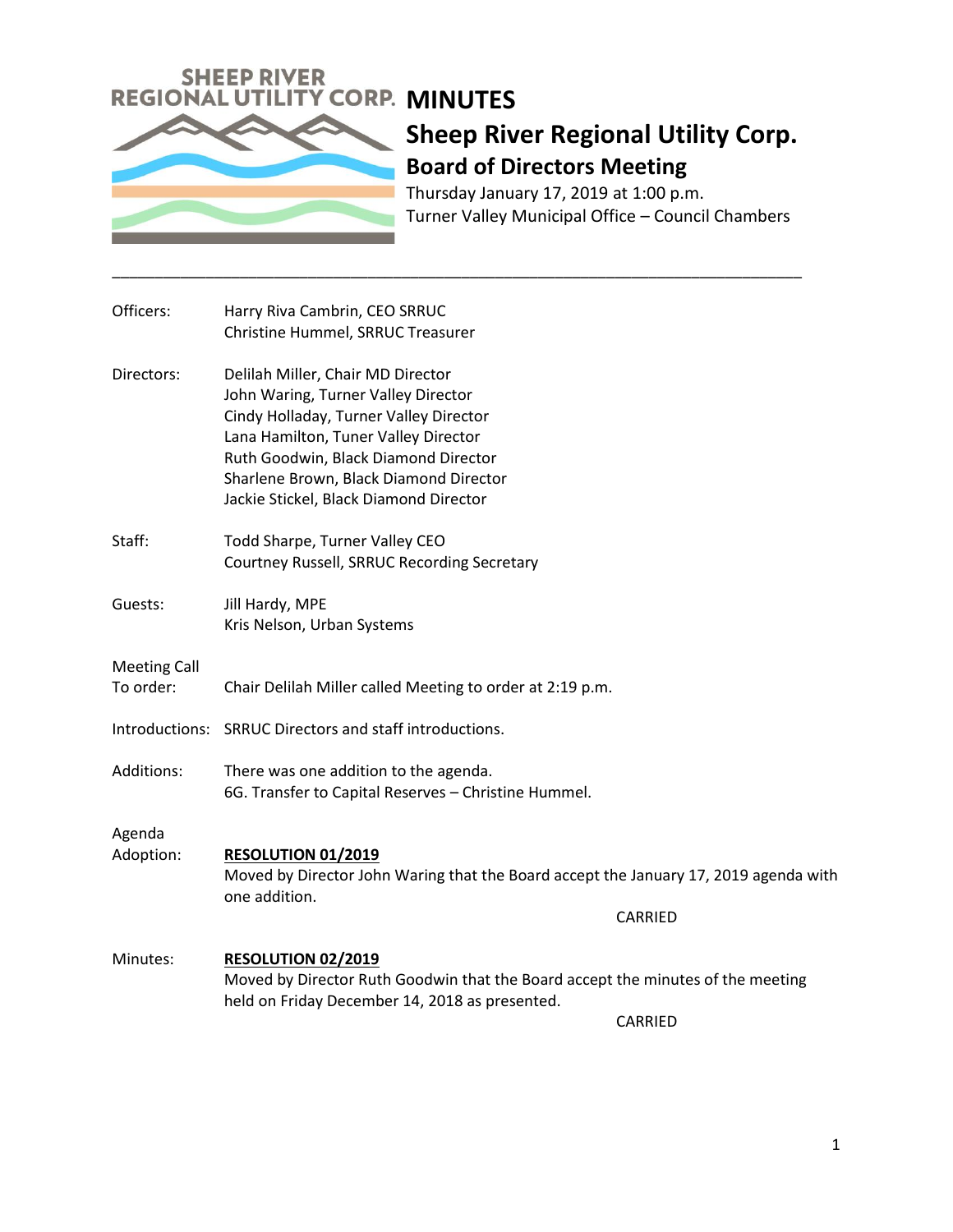

Thursday January 17, 2019 at 1:00 p.m. Turner Valley Municipal Office – Council Chambers

Accounts

### Payable: **RESOLUTION 03/2019**

Moved by Director Sharlene Brown that the accounts payable dated January 17, 2019 in the amount of \$72,826.47 be accepted as presented.

\_\_\_\_\_\_\_\_\_\_\_\_\_\_\_\_\_\_\_\_\_\_\_\_\_\_\_\_\_\_\_\_\_\_\_\_\_\_\_\_\_\_\_\_\_\_\_\_\_\_\_\_\_\_\_\_\_\_\_\_\_\_\_\_\_\_\_\_\_\_\_\_\_\_\_\_\_\_\_\_\_\_

**CARRIED** 

Draft Statement of Operating Revenues & Expenses: Christine Hummel discussed.

### **RESOLUTION 04/2019**

Moved by Director Jackie Stickel that the Draft Statement of Operating Revenues and Expenses dated December 31, 2018 be accepted as presented.

CARRIED

### **Communications**

Update: Kris Nelson, Urban Systems discussed. Distributed Communications Update dated December 21, 2018. SRRUC Communications update distributed, will be added to the website for information.

### **RESOLUTION 05/2019**

Moved by Director Sharlene Brown that Communications Update remain on the agenda as a reoccurring item.

CARRIED

## **RESOLUTION 06/2019**

Moved by Director Lana Hamilton that the Communications Update be accepted for information as presented.

CARRIED

Monthly Water

### Usage Report: **RESOLUTION 07/2019**

Moved by Director John Waring that the Board accept the Monthly Water Usage Report dated December 31, 2018 for information as presented.

CARRIED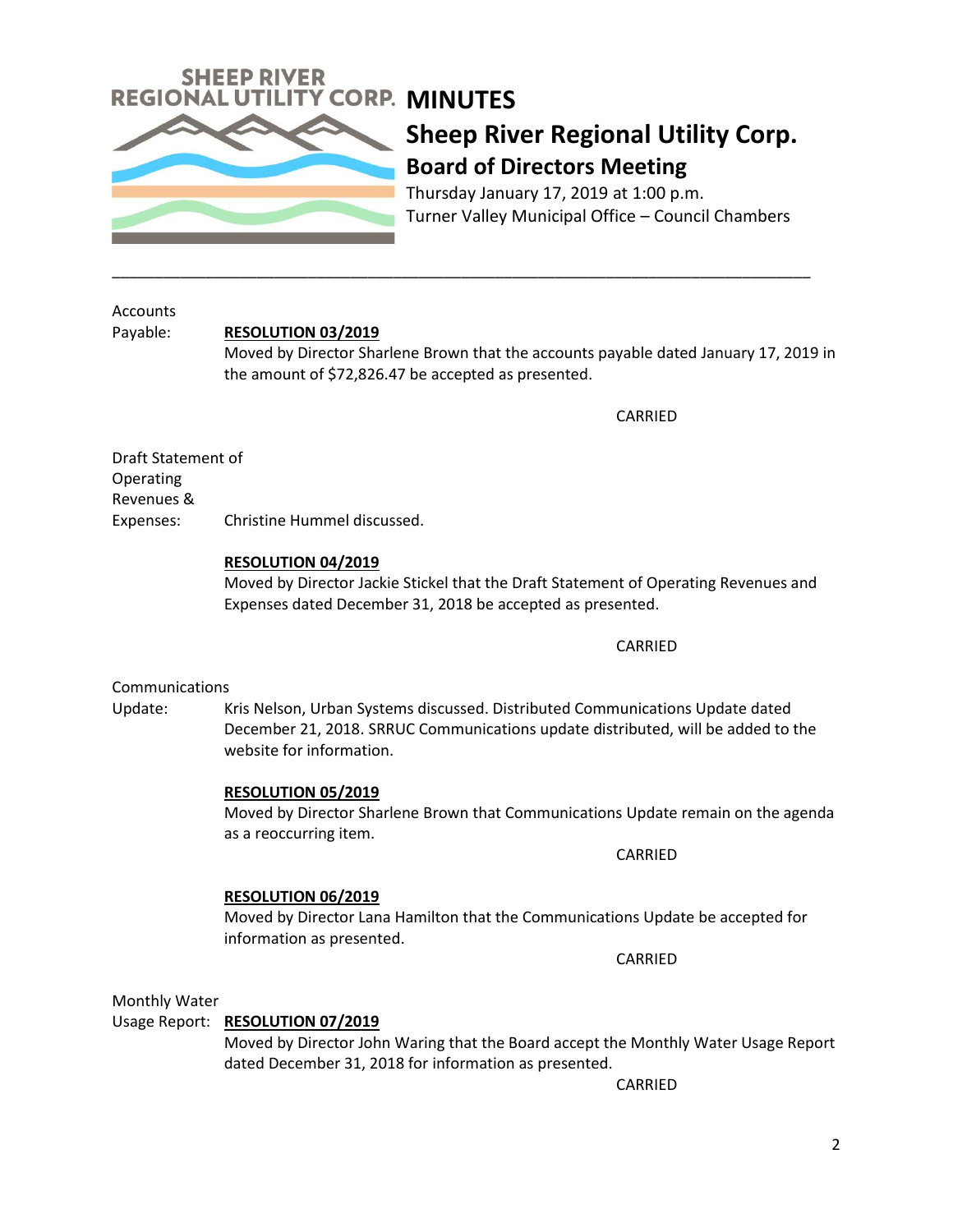

Thursday January 17, 2019 at 1:00 p.m. Turner Valley Municipal Office – Council Chambers

### AEP Renewals

Update: Harry Riva Cambrin & Jill Hardy discussed.

AEP approval amendment needed to allow servicing of Millarville and area. Will request a meeting with WWAC and request a statement of support in expansion of water distribution.

Waterworks System

Inspection

Report: Harry Riva Cambrin discussed the Waterworks System Inspection Report dated December 14, 2018.

\_\_\_\_\_\_\_\_\_\_\_\_\_\_\_\_\_\_\_\_\_\_\_\_\_\_\_\_\_\_\_\_\_\_\_\_\_\_\_\_\_\_\_\_\_\_\_\_\_\_\_\_\_\_\_\_\_\_\_\_\_\_\_\_\_\_\_\_\_\_\_\_\_\_\_\_\_\_\_\_\_

### **RESOLUTION 08/2019**

Moved by Director Lana Hamilton that the Board accept the Waterworks System Inspection Report for information as presented.

CARRIED

## Request for

Information: Chair Delilah Miller received an email request for SRRUC information on the RFP and operating agreement between SRRUC and the MD of Foothills.

### **RESOLUTION 09/2019**

Moved by Director Cindy Holladay that the Board provide the operating agreement between SRRUC and MD of Foothills to the resident as requested.

THE MOTION WAS LOST

Transfer to

Capital

## Reserves: **RESOLUTION 10/2019**

Moved by Director Sharlene Brown that the Board approve administration to transfer \$104,557 to capital reserves for 2018.

CARRIED

Back up Pump: Harry Riva Cambrin discussed.

### **RESOLUTION 11/2019**

Moved by Director Lana Hamilton that the Board approve the purchase of a backup pump up to a maximum of \$6000.

CARRIED